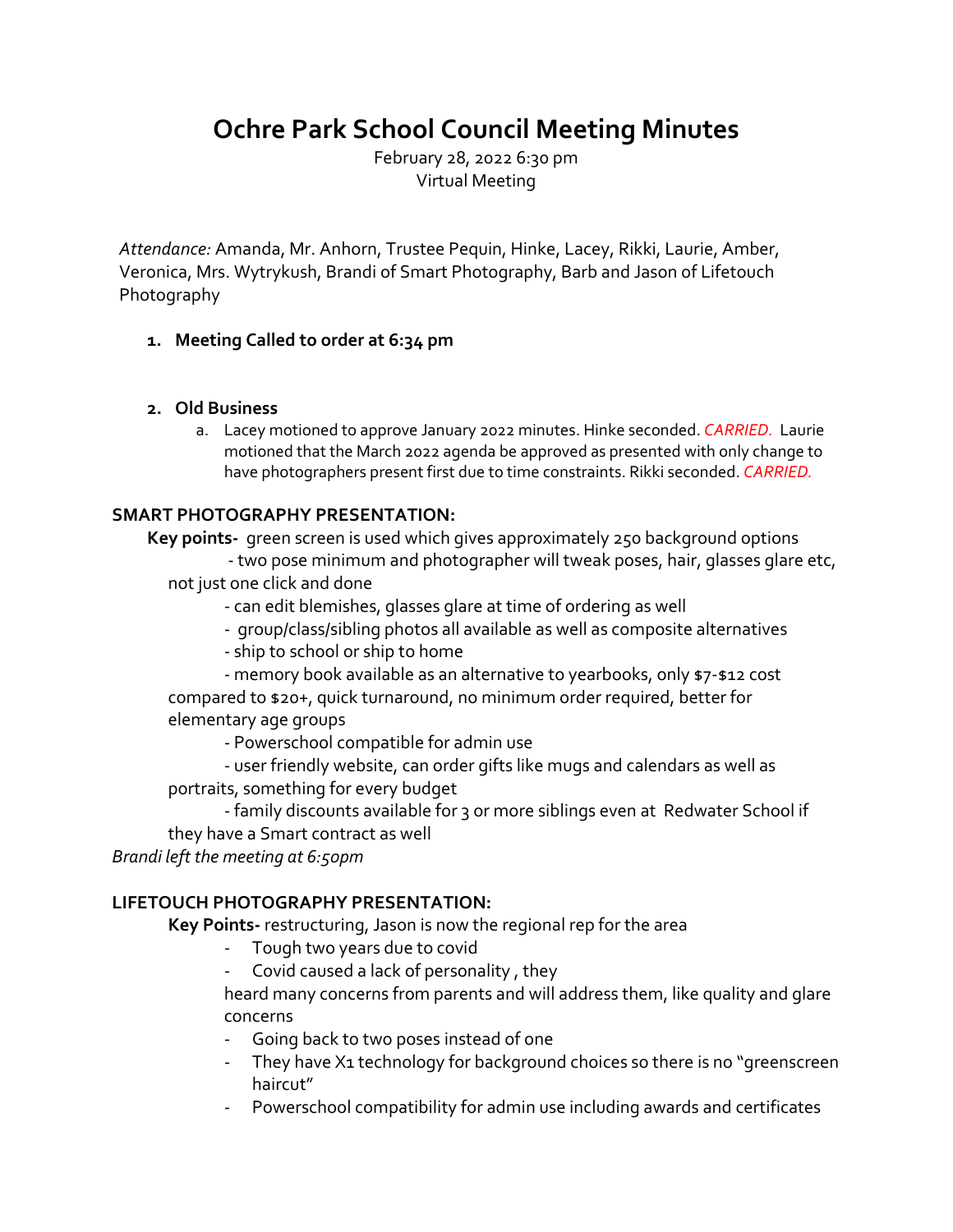When asked why class composites were not done the past two years even though they were promised, advised that it was too much work to do composites and editing for every school so they chose which schools got the composites

*Barb and Jason left the meeting at 7:05pm.* 

Amanda put forward a motion to include memory books in the new Smart Photography contract. (Decision at switch to Smart was made at the November Meeting). Rikki seconded. CARRIED.

## **2. Old Business (Continued)**

- b. Fundraising flyer- will print a paper copy to distribute in May, reminders: no change in bottle drive, will get on social media to promote
- b. Purdy's update- going well, above last year's numbers, only 5 boxes of dark left of 33 cases, 15 more milk cases ordered

## **3. New Business**

- a. Smart Photography Presentation (noted above)
- b. Spring Photos- set for May 17 and 18, will include kindergarten grad on both days, sibling photos and class photos to be done at this time as well
- c. School Wishlist
	- i. Spiderweb structure inspected and requires a bolt replacement (company specific bolt) and a certified inspector needs to repair any playground equipment issues.
	- ii. Parent teacher interviews will be in person this year
	- iii. Parent council/society support requested for field trip cost supplements, staff supper during parent-teacher interviews, playground inspection and repairs.

Trustee Pequin suggested to bring up playground issues to the division as many Schools have similar issues. She also suggested a blanket motion to fund field trips at a set dollar amount per student as that was done in the past.

- d. Fundraising- done for the year, both fundraisers have been very successful
- e. Outdoor classroom- will approach greenhouses for plant donations, etc
- f. St. Patrick's day is low key at school, no support required. Tim Hortons Thank you posters due in April
- g. Renaming of Parent Council and Society to be more inclusive, will table it for now and put forth a motion at next meeting

### **Reports**

- Parent Society: Hinke presented financial report.
- Room Reps: no report.
- Trustee: Trustee Pequin reported that Shawna Walter is the new Superintendent of Schools. 2022/2023 calendar "C" approved (August 31 start date, September 30 will be a board declared holiday, Xmas break starts Dec 23 and back Jan 9). Budget funding manuals will released in March,